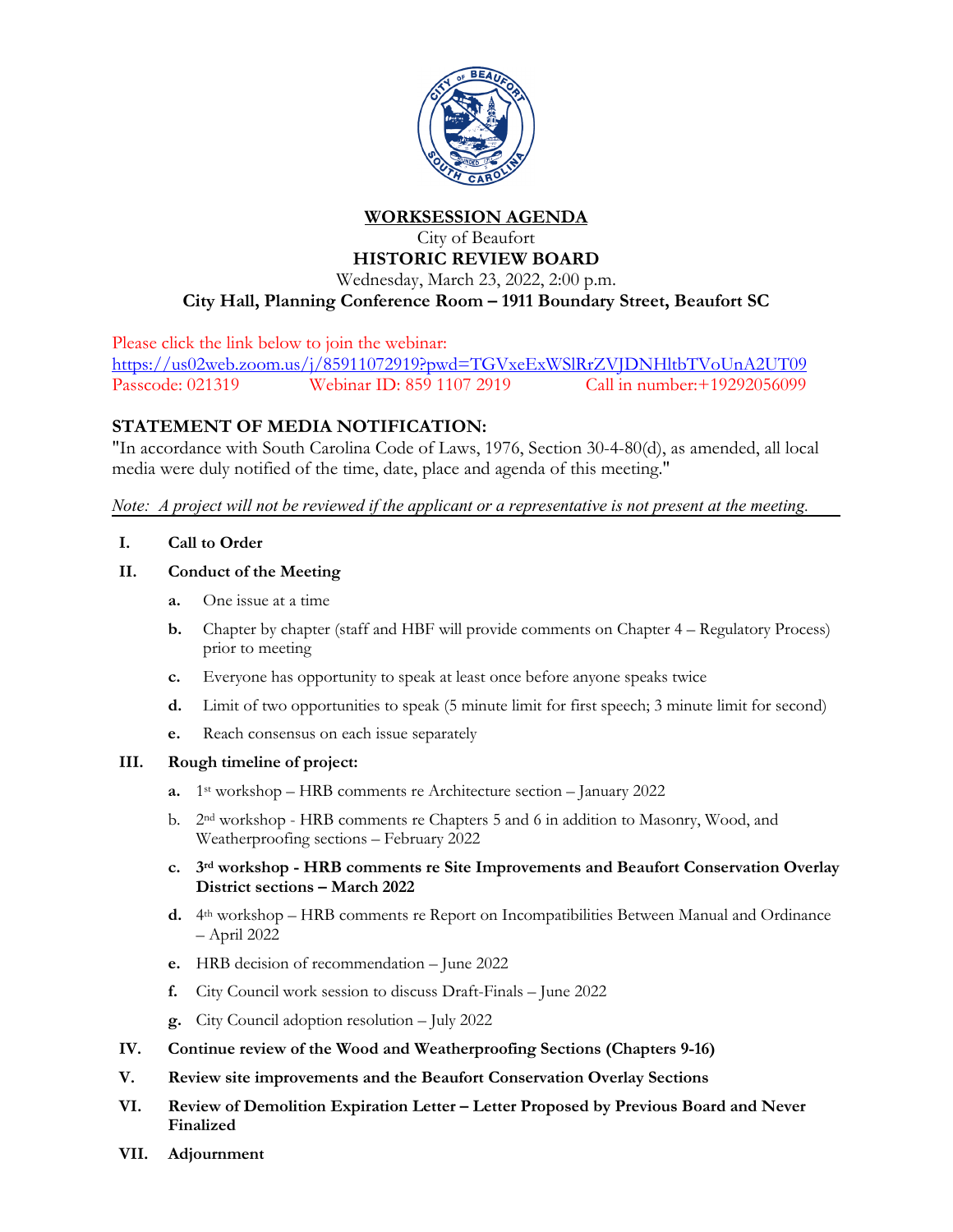April 1, 2021

Beaufort Mayor and City Council City of Beaufort 1911 Boundary Street Beaufort, SC 29902

## RE: Amending the Demolition Process and Expiration Period

Dear Mayor and Council Members,

Currently any demolition approvals and permits issued by the City of Beaufort have no expiration (p 182 of the Beaufort Code). There are also other issues that need to be addressed.

In the past, demolition permits have been approved and property owners have not taken action in a timely manner. When an owner receives approval to demolish a structure, action should be taken to demolish and therefore prevent further hazardous or unsafe conditions to the property.

The Historic District Review Board (HRB) is recommending the following concepts be used to amend the demolition process:

1. Start the Demolition information with a definition. The Charleston BAR uses;

*"Demolition is defined as the removal of an entire structure or a substantial portion of a structure visible from the public right-of-way or a substantial portion of features of a structure that are visible from the public rights-of-way that define its historic architectural character, such as roofs, columns, balustrades, chimneys, siding, windows, doors, shutters, site walls, fences and other unique architectural features, which if lost, would compromise the historic architectural character of the structure."*

- 2. The entire ordinance should be in one place inside the Beaufort Code. Currently, parts are scattered around in different areas.
- 3. Impose a 24-month limit on demolition after HRB approval and issuance of The Certificate of Appropriateness (COA). The owner is required to receive a demolition permit and complete the process of demolition and cleanup after demolition, prior to the expiration of the approval period. This limitation is complimentary to the limitation of the Certificate of Appropriateness and other City of Beaufort permit periods (p. 182 of the Beaufort Code).
- 4. Demolition Approvals will not be automatically extended. Extending the period would require review by the HRB and be limited to one 12-month period.

*In a broader context with regard to all COA's, if a demolition needs to come back before the board for an extension after the 24 months then the same rule should be applied to a renovation/addition. The same logic applies if a structure is or has become historically contributing in the two year time frame. Therefore, extending a COA of any modification to a structure, that is contributing, is the responsibility of the HRB.*